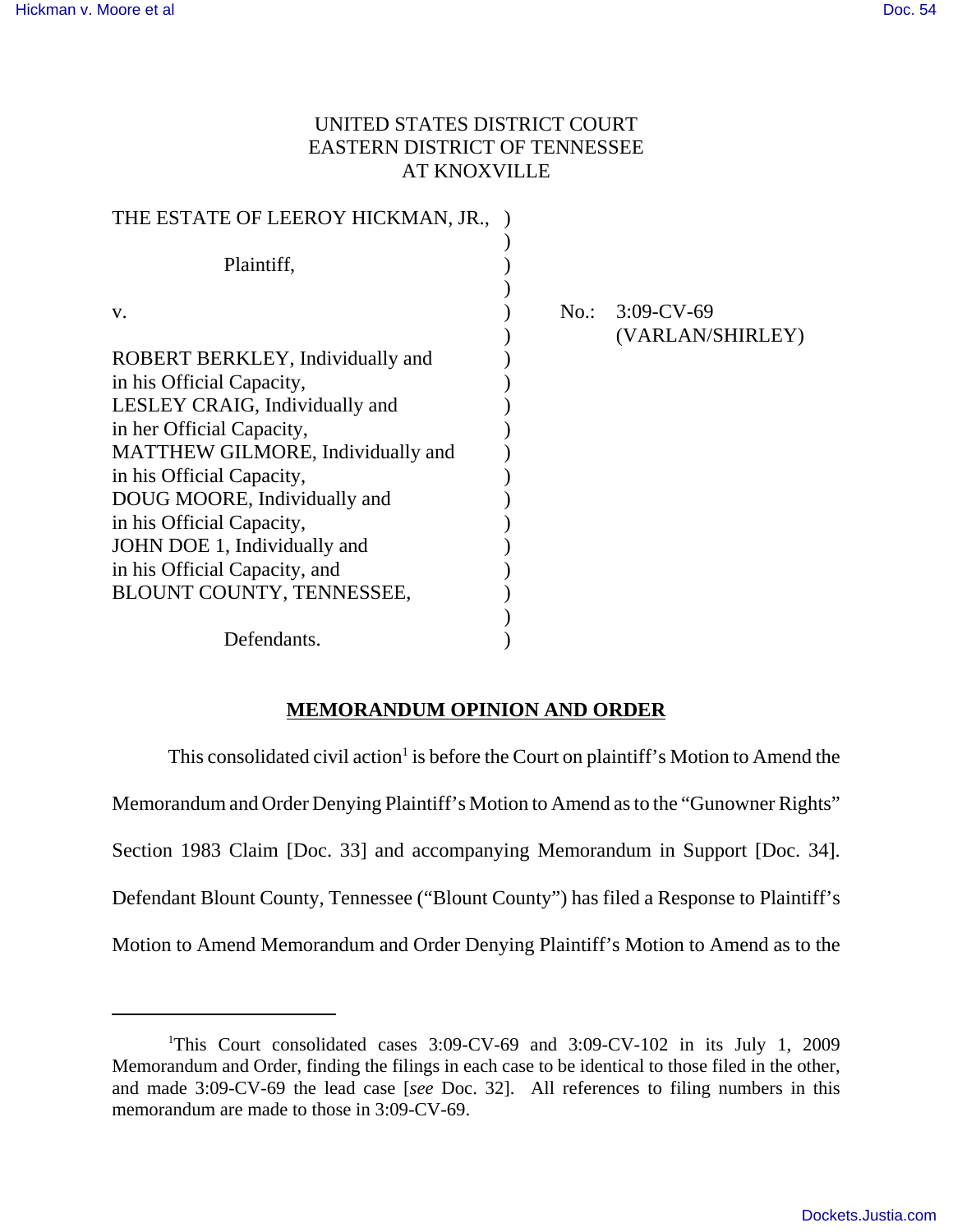"Gunowner Rights" Section 1983 Claim [Doc. 39]. The plaintiff has filed a Reply to Defendant's Response in Opposition to Plaintiff's Motion to Amend Memorandum and Order Denying Motion to Amend as to the "Gunowner Rights" Section 1983 Claim [Doc. 40]. This motion is now ripe for the Court's consideration.

### **I. Background**<sup>2</sup>

Defendants Robert Berkley, Lesley Craig, Matthew Gilmore, Doug Moore, and John Doe I are allegedly deputy sheriffs for Blount County [Doc. 1,  $\P$  6-9]. Blount County is alleged to be a "political subdivision of the State of Tennessee" [*Id.*, **¶** 11]. The decedent is LeeRoy Hickman, Jr. [*Id.*, **¶** 1]. Plaintiff's personal representative is alleged in the original complaint to be Janice Hickman, Mr. Hickman's wife [*Id.*, **¶¶** 4, 14].

On February 24, 2008, Mr. Hickman was allegedly sleeping alone in his home located in Blount County [*Id.*, **¶** 13]. Earlier, he had an altercation with Ms. Hickman, in which he was alleged to have been physically and verbally abusive [*Id.*, **¶** 14]. Uniformed Blount County officers responded to a domestic call at Mr. Hickman's home, and escorted Mr. Hickman's daughter and grandson from the premises while Mr. Hickman was present [*Id.*, ¶ 16]. Mr. Hickman was then allegedly left alone in his home [*Id.*].

A misdemeanor warrant was allegedly issued for Mr. Hickman's arrest [*Id.*, **¶** 25]. On the night of February 24, 2008, it is alleged that Officers Berkley, Craig, Gilmore, and Moore "devised a plan to arrest [Mr. Hickman] on [that] warrant by deceit, surprise and

 $2$ The facts in this section are drawn largely from the Court's discussion of the relevant facts in its July 1, 2009 memorandum and order [*see* Doc. 32].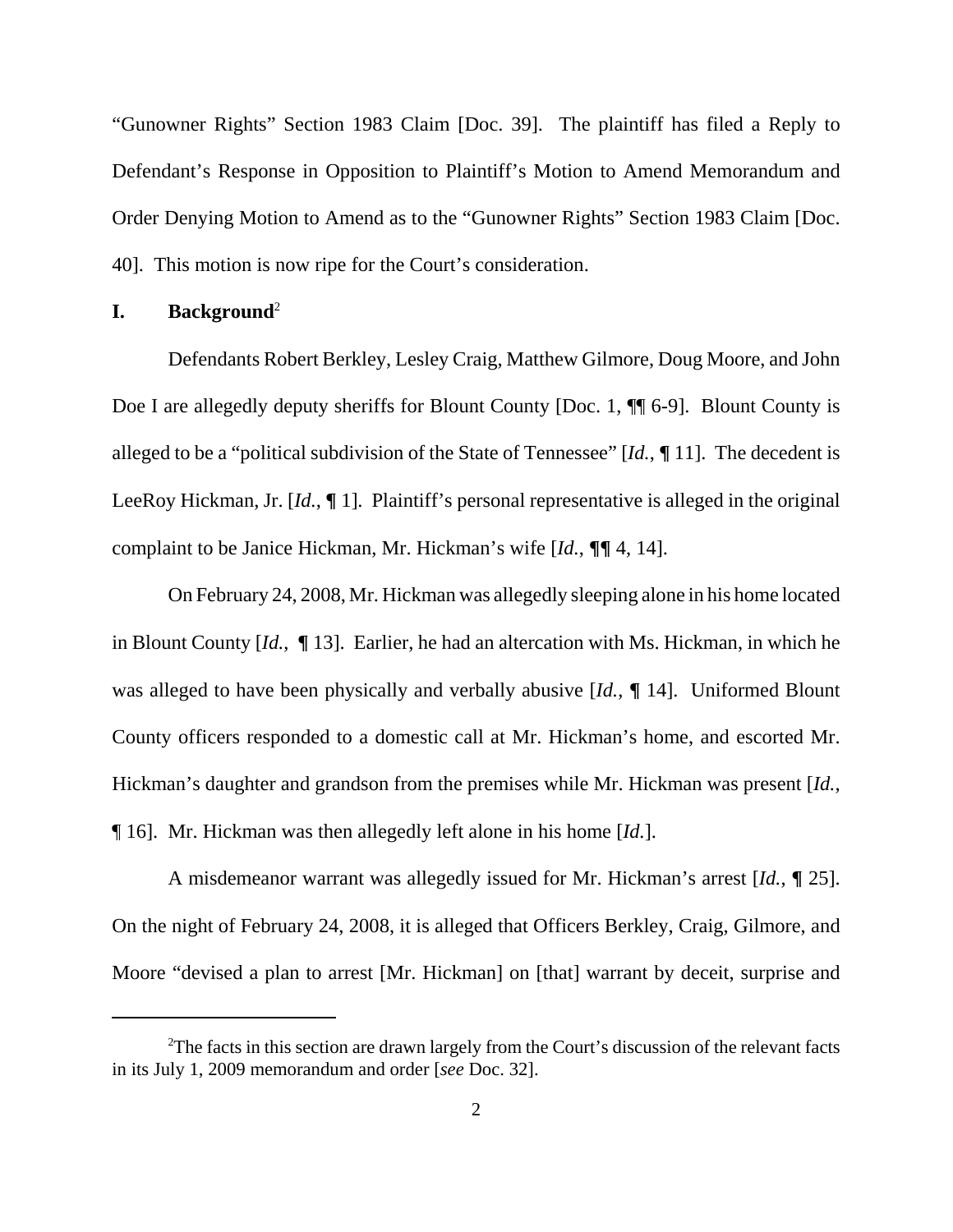threat of deadly force" [*Id.*]. It is alleged that John Doe I was in charge of supervising the activities of Officers Berkley, Craig, Gilmore, and Moore [*Id.*, **¶** 26]. Officers Berkley, Craig, Gilmore, and Moore allegedly came to Mr. Hickman's home, and entered onto the premises under cover of darkness and dressed in dark clothing, concealing their identities as law enforcement agents [*Id.*, **¶** 28]. Officer Craig, wearing civilian clothing, then allegedly knocked on Mr. Hickman's door, pretending to have trouble with a vehicle parked in the street in front of his home, and asked Mr. Hickman for assistance [*Id.*, **¶** 29]. Once Mr. Hickman was outside of his home, a series of commands was allegedly issued by the officers to Mr. Hickman, who then allegedly moved to retreat out of confusion and concern for his own safety [*Id.*, **¶¶** 31-33]. Mr. Hickman was then allegedly shot to death at close range with five bullets entering the back of his body [*Id.*, **¶** 33].

After Mr. Hickman's death, Ms. Hickman and Mr. Hickman's daughter were allegedly questioned for approximately two hours regarding his alleged wrongdoing [*Id.*, **¶** 35]. Following this detention, it is alleged that James Lee Berrong, the sheriff of Blount County, then informed them of Mr. Hickman's death, and requested permission to search the home [*Id.*, **¶** 36]. Sheriff Berrong allegedly took possession of the home, ordered officers or agents to collect all evidence from the scene, and had the Hazmat team wash away evidence of the location of Mr. Hickman's body when it was shot [*Id.*, **¶** 37].

Plaintiff subsequently filed suit, alleging violations of 42 U.S.C. §§ 1983 and 1988, as well as state law claims for assault and battery, wrongful death, violations of the Tennessee Constitution, violations of Tennessee's Governmental Tort Liability Act, and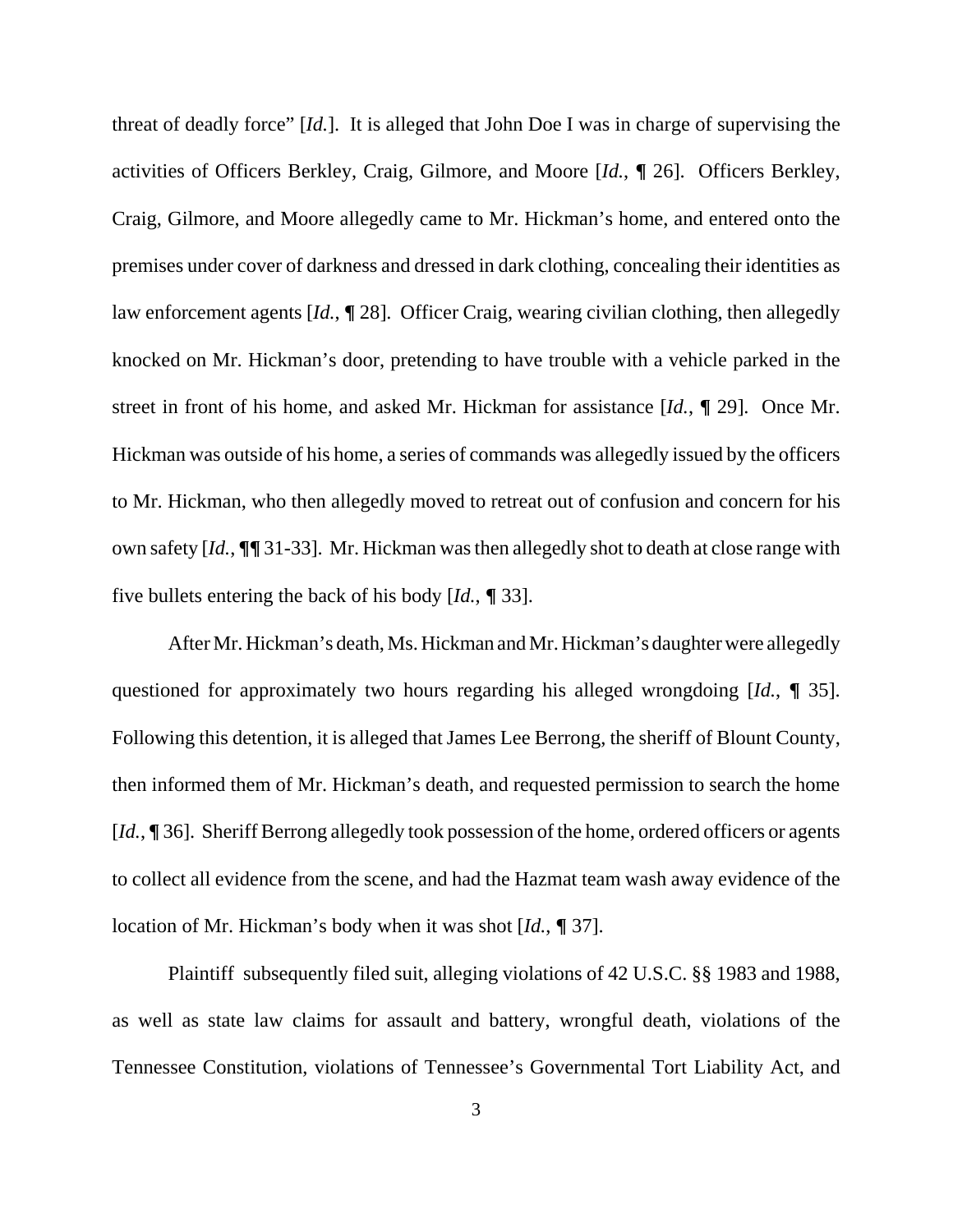violations of the common law duty of office [*see id.*, **¶¶** 39-75]. Plaintiff filed a Motion to Amend Complaint and Memorandum in Support Thereof on May 11, 2009 [Doc. 12]. By that motion, the plaintiff attempted to amend its original complaint to add a "Gunowner Rights" claim arising under 42 U.S.C. §§ 1983 and 1988, and under the Second, Fourth, Fifth, and Fourteenth Amendments to the U.S. Constitution [*see* Doc. 12-1, **¶¶** 56-73]. This new claim alleged that Officers Berkley, Craig, Gilmore, Moore, and John Doe I, along with Sheriff Berrong, acted "in concert with one and another," "disarmed a private citizen who had a handgun permit," and "seized the weapons in his home in violation of his rights" [*Id.*, ¶ 58]. It further alleged that the decedent was targeted "because he was a member of the class of private citizens who exercise their Second Amendment Rights to keep and bear arms" [*Id.*, **¶** 62]. Citing well-settled Sixth Circuit precedent holding the Second Amendment inapplicable to the actions of state and local entities, this Court denied the plaintiff's motion to amend as to the gunowner rights claim in its July 1, 2009 memorandum and order [Doc. 32].

On July 8, 2009, the plaintiff filed a motion to amend the Court's memorandum and order denying the plaintiff's motion to amend as to the gunowner rights claim [Doc. 33] and an accompanying memorandum [Doc. 34]. Citing the recent Supreme Court decision in *Dist. of Columbia v. Heller*, 128 S. Ct. 2783 (2008), as well as a decision in the Ninth Circuit Court of Appeals, plaintiff seeks in this motion to add, pursuant to 28 U.S.C. § 1292(b), the following language to the Court's July 1, 2009 memorandum and order: "such order involves a controlling question of law as to which there is substantial ground for difference of opinion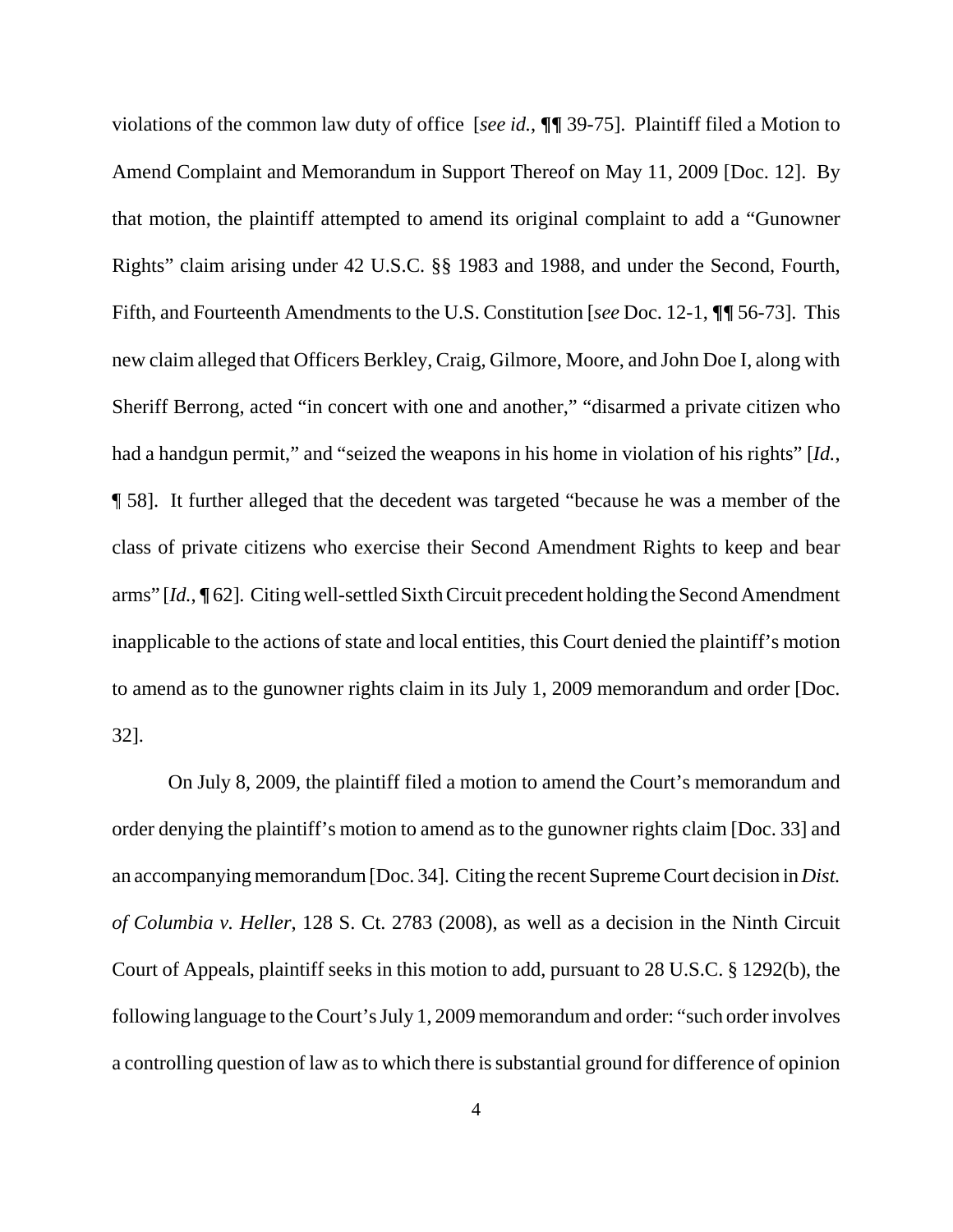and that an immediate appeal from the order may materially advance the ultimate termination of the litigation" [Doc. 33]. The plaintiff requests the addition of this language "for the sole purpose of allowing [the Estate] to file a Petition for Permission to Appeal to the Sixth Circuit" [*Id.*].

Blount County filed a response on July 20, 2009, arguing that:

- (1) *Heller* did not establish a "limitless Second Amendment individual right to bear arms";
- (2) Not all state and federal laws dealing with the possession of weapons were cast aside by the ruling in *Heller*;
- (3) The Supreme Court has held that the Second Amendment does not apply to the states, being only a limitation upon the federal government;
- (4) The issue of whether the Second Amendment applies to the states does not involve a controlling question of law as to which there is substantial ground for difference of opinion, and an immediate appeal from the order would not materially advance the ultimate termination of the litigation;
- (5) Recent cases from the Second Circuit, *e.g.*, *Maloney v. Cuomo*, 554 F.3d 56 (2d Cir. 2009), and the Seventh Circuit, *e.g.*, *Nat'l Rifle Assoc.* of Am., Inc. v. City of Chicago, 567 F.3d 856 (7th Cir. 2009)<sup>3</sup> have held that the Second Amendment does not apply to the states;
- (6) The plaintiff's "piece-meal" approach to this litigation runs contrary to Sixth Circuit precedent and to the purposes of 28 U.S.C. § 1292(b);
- (7) Assuming the plaintiff's motion is treated as a motion to reconsider under Federal Rule of Civil Procedure 59(e), the plaintiff cannot satisfy the requirements of that statutory provision; and

<sup>3</sup> *Nat'l Rifle Assoc. of Am., Inc.* is a companion case to *McDonald v. City of Chicago*, 174 L. Ed 2d 632 (2009). The Supreme Court has granted certiorari on *McDonald*, as discussed *infra* Part II.B. This Court refers to these two cases interchangeably.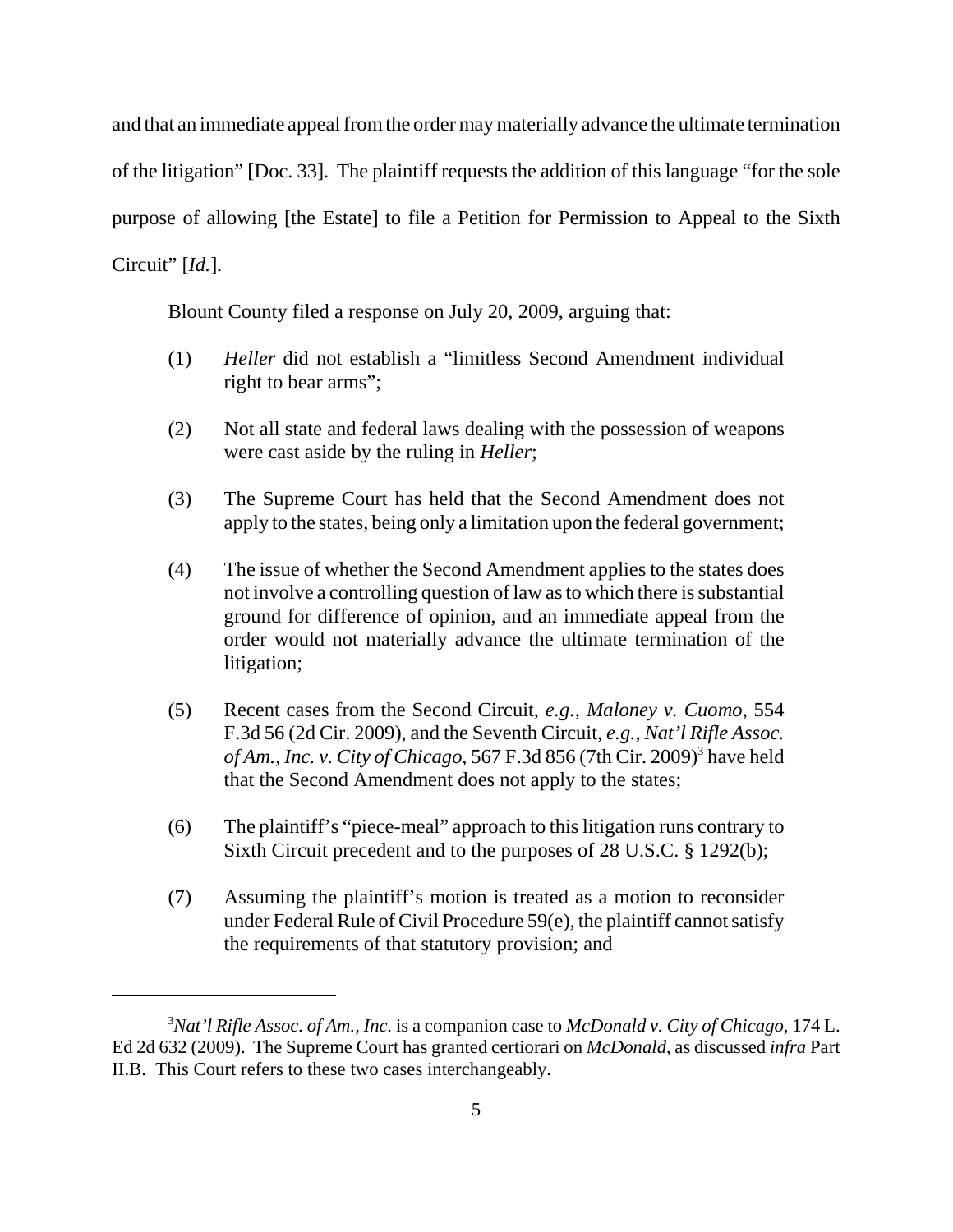(8) Even if the plaintiff could raise a Second Amendment claim against Blount County, the claim set forth in its amended complaint does not satisfy the pleading requirements under Federal Rule of Civil Procedure 8(a).

[Doc. 39]. Defendants Berkley, Craig, Gilmore, and Moore, in their individual capacities, filed a Joinder in Response to Plaintiff's Motion to Amend Memorandum and Order on July 23, 2009, joining Blount County's response [Doc. 41].

Plaintiff filed a reply on July 22, 2009, contending that Blount County, in argument four of its response, attempts "to supplement the record and would have the Court consider documents, facts, and allegations outside the four corners of the original Amended Complaint" [Doc. 40]. Plaintiff argues that such consideration by this Court would run contrary to Federal Rule of Civil Procedure 12(b)(6) and to Local Rule 7.1(d) on Supplemental Briefs [*Id.*].

The Court has carefully considered the motion to amend, the response, the reply, and the accompanying memorandums. For the reasons below, the motion to amend will be denied.

#### **II. Analysis**

28 U.S.C. § 1292(b) provides that the federal courts of appeals shall have jurisdiction of an appeal from an otherwise unappealable order in a civil action when the district judge states in writing in the order that "(1) the order involves a controlling question of law, (2) a substantial ground for difference of opinion exists regarding the correctness of the decision, and (3) an immediate appeal may materially advance the ultimate termination of the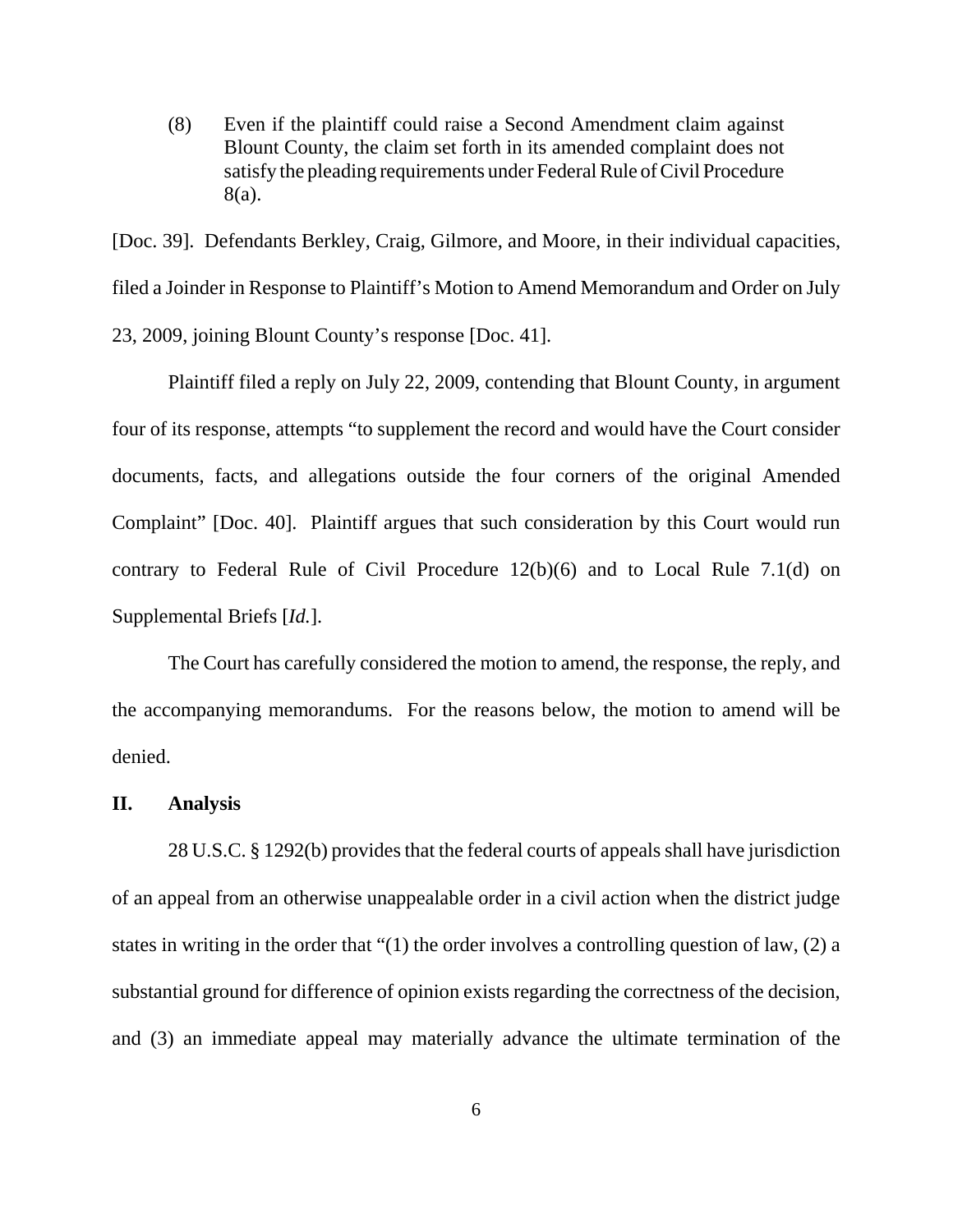litigation." *W. Tenn. Chapter of Assoc. Builders & Contractors, Inc. v. City of Memphis*, 293 F.3d 345, 350 (6th Cir. 2002). Federal Rule of Appellate Procedure 5(a)(3) permits a district court to amend its orders to include this language sua sponte or upon motion by a party.

"Congress intended that section 1292(b) should be sparingly applied." *Cardwell v. Chesapeake & Ohio Ry. Co.*, 504 F.2d 444, 446 (6th Cir. 1974) (quoting *Milbert v. Bison Labs*., 260 F.2d 431, 433 (3d Cir. 1958)). "It is to be used only in exceptional cases where an intermediate appeal may avoid protracted and expensive litigation." *Cardwell*, 504 F.2d at 446 (quoting *Milbert*, 260 F.2d at 433). It "is not intended to open the floodgates to a vast number of appeals from interlocutory orders in ordinary litigation." *Cardwell*, 504 F.2d at 446 (quoting *Milbert*, 260 F.2d at 433).

The "controlling question of law" raised by the plaintiff is whether the Second Amendment applies against the actions of state and local entities. Using the framework set forth in *City of Memphis*, this Court considers below whether that question of law satisfies the requirements of 28 U.S.C. § 1292(b).

#### **A. Controlling Question of Law**

The Court must first determine whether the question of law raised by the plaintiff is controlling. "'[A]ll that must be shown in order for a question to be "controlling" is that resolution of the issue on appeal could materially affect the outcome of litigation in the district court.'" *In re Baker & Getty Fin. Servs.*, 954 F.2d 1169, 1172 n.8 (6th Cir. 1992) (quoting *In re Cement Antitrust Legislation*, 673 F.2d 1020, 1026 (9th Cir. 1982)).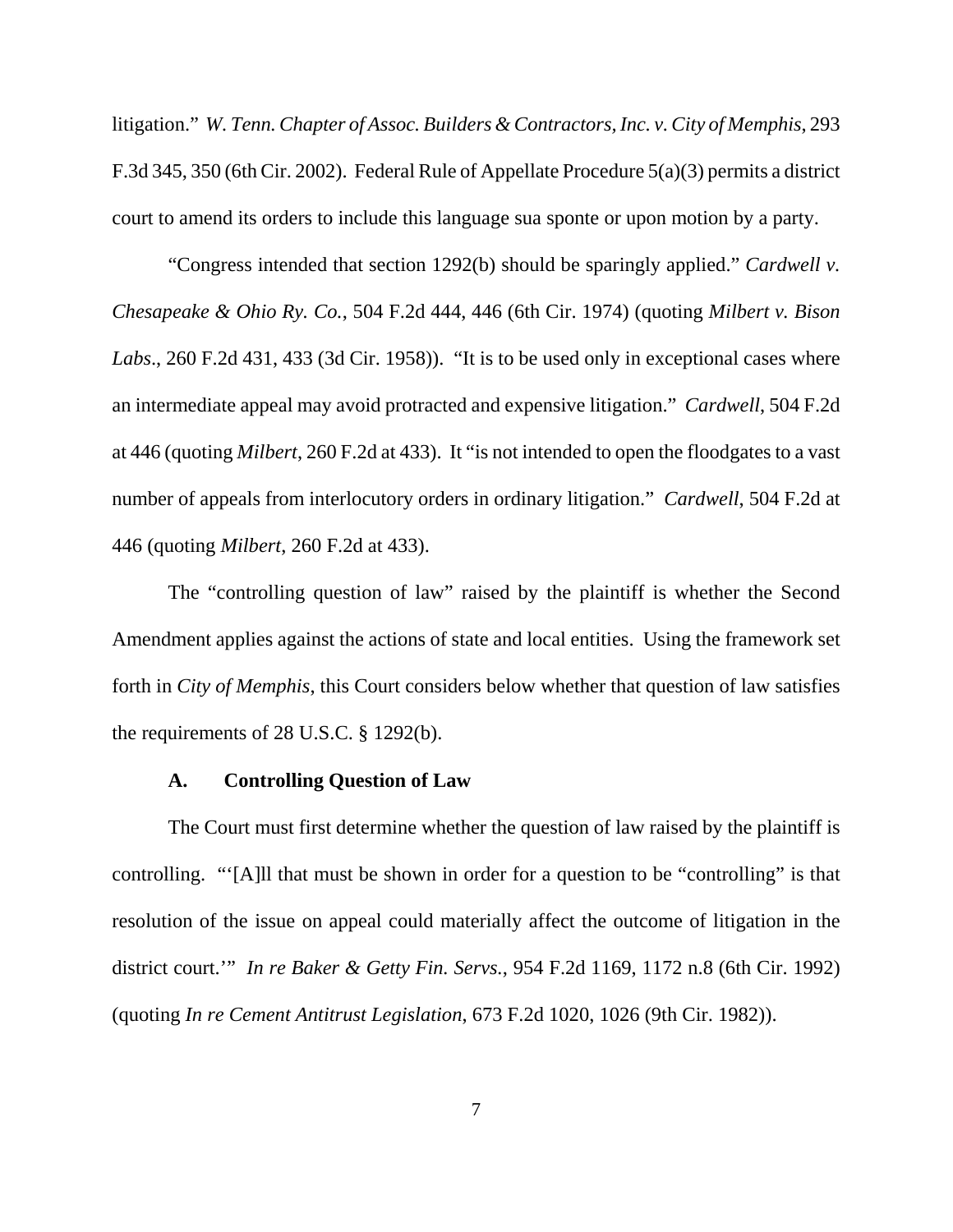The question of law raised by the plaintiff satisfies the first factor. Resolution of the Second Amendment issue in the plaintiff's favor on appeal could permit the plaintiff to raise a Second Amendment claim against state and local entities, including a claim alleging that the decedent was targeted by law enforcement because of his gun ownership.<sup>4</sup> It is possible that the outcome in the district court could thus be materially affected by whether the plaintiff is able to present that claim. The first factor is satisfied for this reason.

#### **B. Substantial Ground for Difference of Opinion**

The Court must next determine whether there is a substantial ground for difference of opinion on the question of law raised by the plaintiff. Such a ground exists where the circuits are split on the issue. *See In re Baker & Getty Fin. Servs.*, 954 F.2d at 1172 (finding circuit split on issue to satisfy this factor). Other district courts in the Sixth Circuit have also found such a ground to exist where the issue is difficult and of first impression, or where a difference of opinion exists within the controlling circuit. *See Eagan v. CSX Transp., Inc.*, 294 F. Supp. 2d 911, 916 (E.D. Mich. 2003); *see also Gaylord Entm't Co. v. Gilmore Entm't Group, LLC*, 187 F. Supp. 2d 926, 956 (M.D. Tenn. 2002).

<sup>&</sup>lt;sup>4</sup>The Court notes that the plaintiff also argues that a favorable decision on appeal would permit the plaintiff to present facts related to the decedent's "lawful possession of a weapon for his self defense when multiple officers with concealed identify surprised him at night"; to the "officers' misinterpretation of their authority to shoot a fleeing misdemeanant merely because he was armed"; to the officers' "shooting a lawfully armed citizen in the back to disarm him"; to Blount County's "written policy authorizing shooting even without there being a threat of death or serious bodily injury to themselves or others"; and to the officers' "continued pursuit of decedent's weapons even after his death" [Doc. 34]. The Court is not persuaded that an unfavorable decision on appeal would prevent the plaintiff from presenting facts related to these issues. Nevertheless, the plaintiff can satisfy this factor on the basis of its "targeting" claim alone.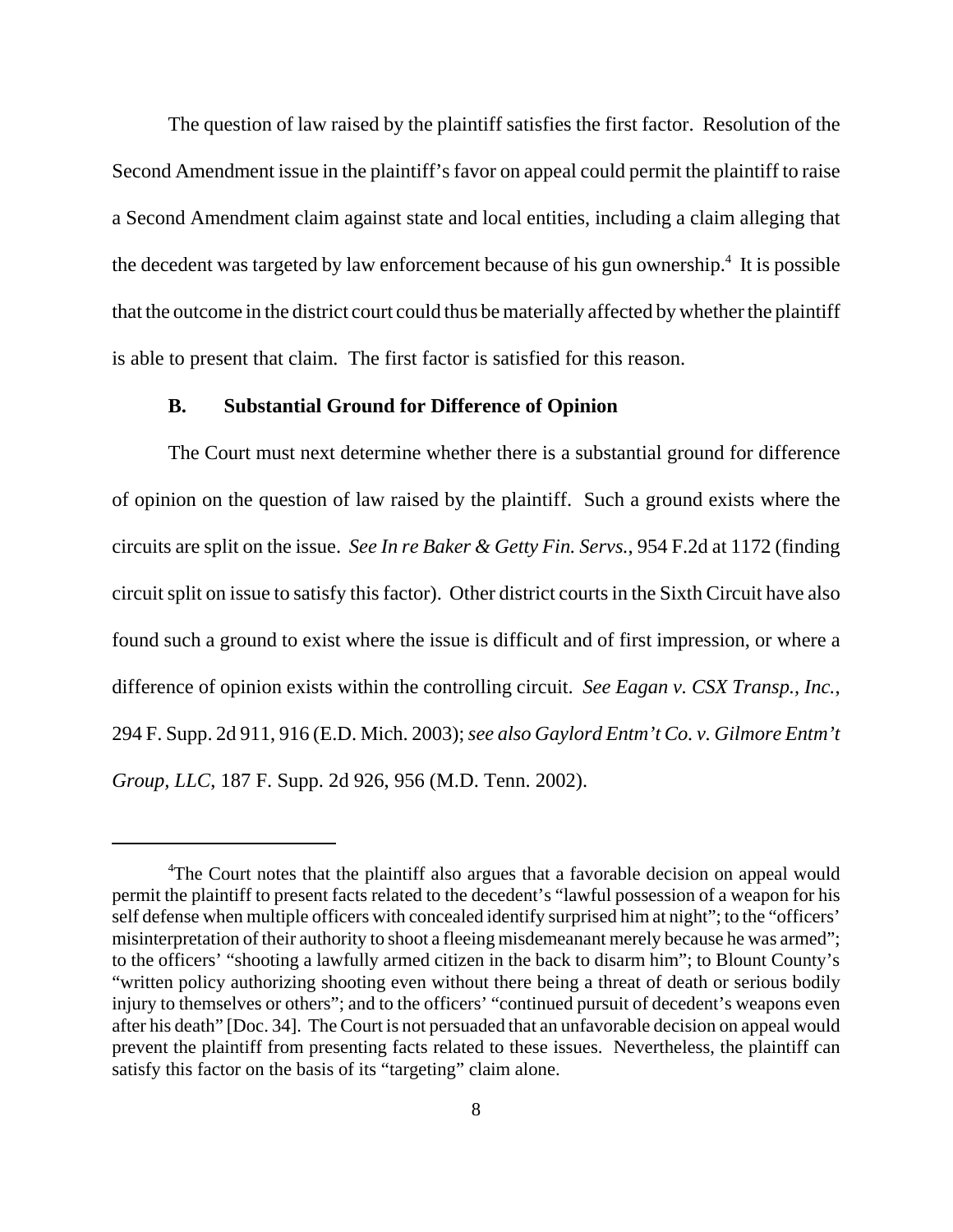The question of law raised by the plaintiff also satisfies the second factor. As this Court noted in its July 1, 2009 memorandum and order, the plaintiff acknowledged that *Heller* did not reach the issue presented by the plaintiff [*see* Docs. 23, 32]. The Court treated that concession as an implicit acknowledgment that pre-*Heller* Sixth Circuit precedent was still valid [*see* Doc. 32]. This precedent holds that "the Due Process Clause of the Fourteenth Amendment does not incorporate the Second Amendment," and that the "Second Amendment operate[s] only upon the Federal Government." *Peoples Rights Org., Inc. v. City of Columbus*, 152 F.3d 522, 539 n.18 (6th Cir. 1998). This precedent is based upon the Supreme Court's nearly 135-year-old holding that the Due Process Clause of the Fourteenth Amendment does not incorporate the Second Amendment against the states. *See United States v. Cruikshank*, 92 U.S. 542, 553 (1876) ("The second amendment declares that it shall not be infringed; but this, as has been seen, means no more than that it shall not be infringed by Congress. This is one of the amendments that has no other effect than to restrict the powers of the national government . . . ."); *see also Presser v. Ill.*, 116 U.S. 252, 265 (1886) (Second Amendment "is a limitation only upon the power of Congress and the National government, and not upon that of the States."); *Miller v. Tex.*, 153 U.S. 535, 538 (1894) ("[I]t is well settled that the restrictions of [the Second Amendment] operate only upon the Federal power, and have no reference whatever to proceedings in state courts."). *Heller* explicitly left these rulings undisturbed. *See Heller*, 128 S. Ct. at 2813 n.23 (noting that the incorporation question was not presented by the case, and citing *Presser*, 116 U.S. at 265, and *Miller*, 153 U.S. at 538 as reaffirming "that the Second Amendment applies only to the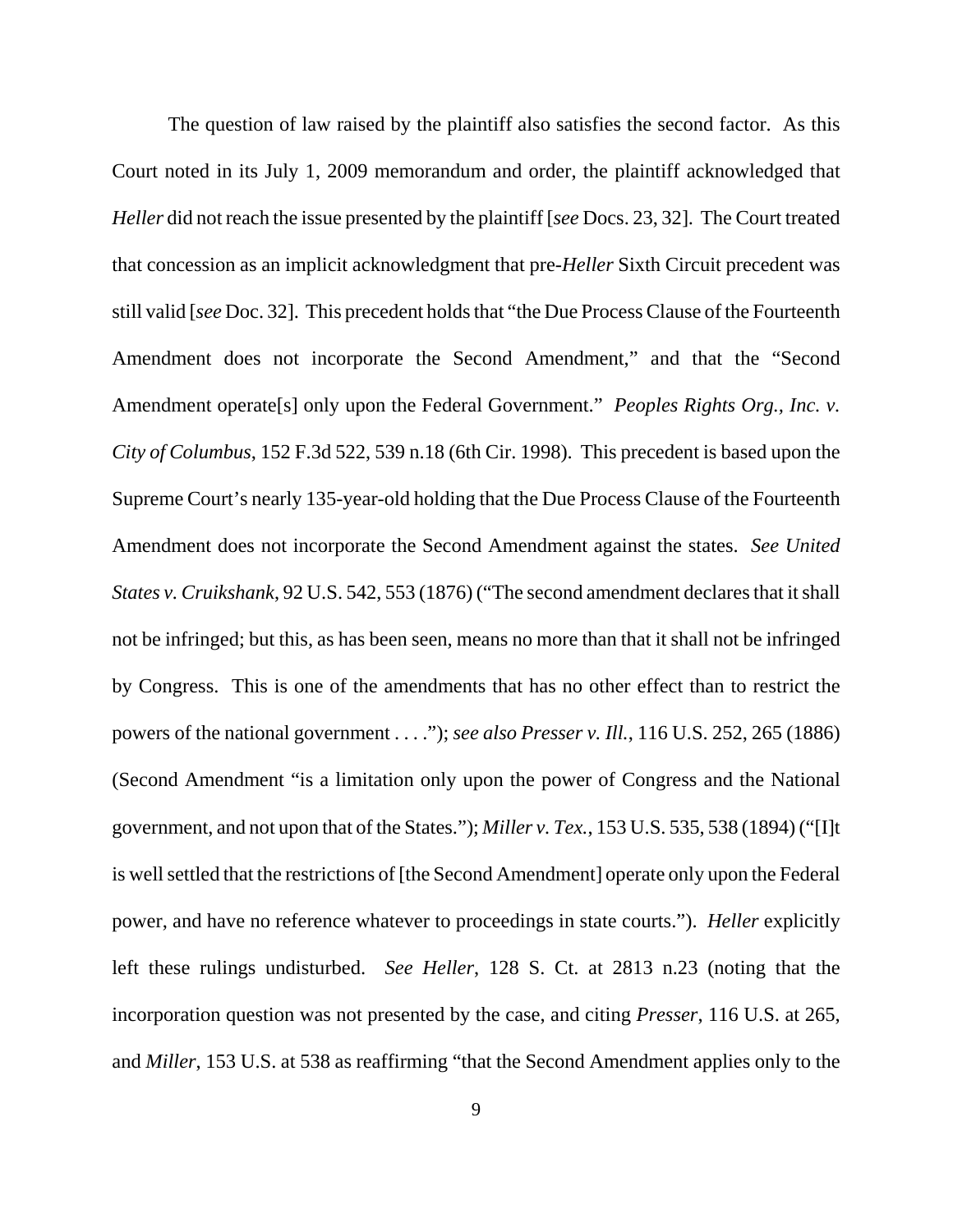Federal Government"). Cognizant of this precedent, this Court applied the well-settled case law of *Peoples Rights*, and did not permit the plaintiff to amend its complaint to include a Second Amendment claim against state and local actors.

Plaintiff has offered evidence, however, that the circuits are now split as to whether the Due Process Clause of the Fourteenth Amendment incorporates the Second Amendment against the states. *Compare Nordyke v. King*, 563 F.3d 439, 457 (9th Cir. 2009) ("We are . . . persuaded [by the history and traditions of the Republic] that the Due Process Clause of the Fourteenth Amendment incorporates the Second Amendment and applies it against the states and local governments") *with Maloney v. Cuomo*, 554 F.3d 56, 58 (2d Cir. 2009) (per curiam) ("It is settled law . . . that the Second Amendment applies only to limitations the federal government seeks to impose on this right."). The Ninth Circuit granted a rehearing en banc of the *Nordyke* panel decision on July 29, 2009. *Nordyke v. King*, 575 F.3d 890, 891 (9th Cir. 2009). In the order granting the rehearing, Chief Judge Kozinski noted that "[t]he three-judge panel opinion [cited by the Estate] shall not be cited as precedent by or to any court of the Ninth Circuit." *Id.* After the rehearing, which was held on September 24, 2009, *see* Oral Argument, 2009 WL 3234425 (9th Cir. Sept. 24, 2009), the Ninth Circuit issued another order vacating the submission pending the Supreme Court's disposition of several cases considering the same issue, including *Maloney* and *Nat'l Rifle Assoc. of Am., Inc.* Order, *Nordyke v. King*, No. 07-15763 (9th Cir. Sept. 24, 2009).

On September 30, 2009, the Supreme Court granted certiorari in *McDonald* on the following question: "Whether the Second Amendment right to keep and bear arms is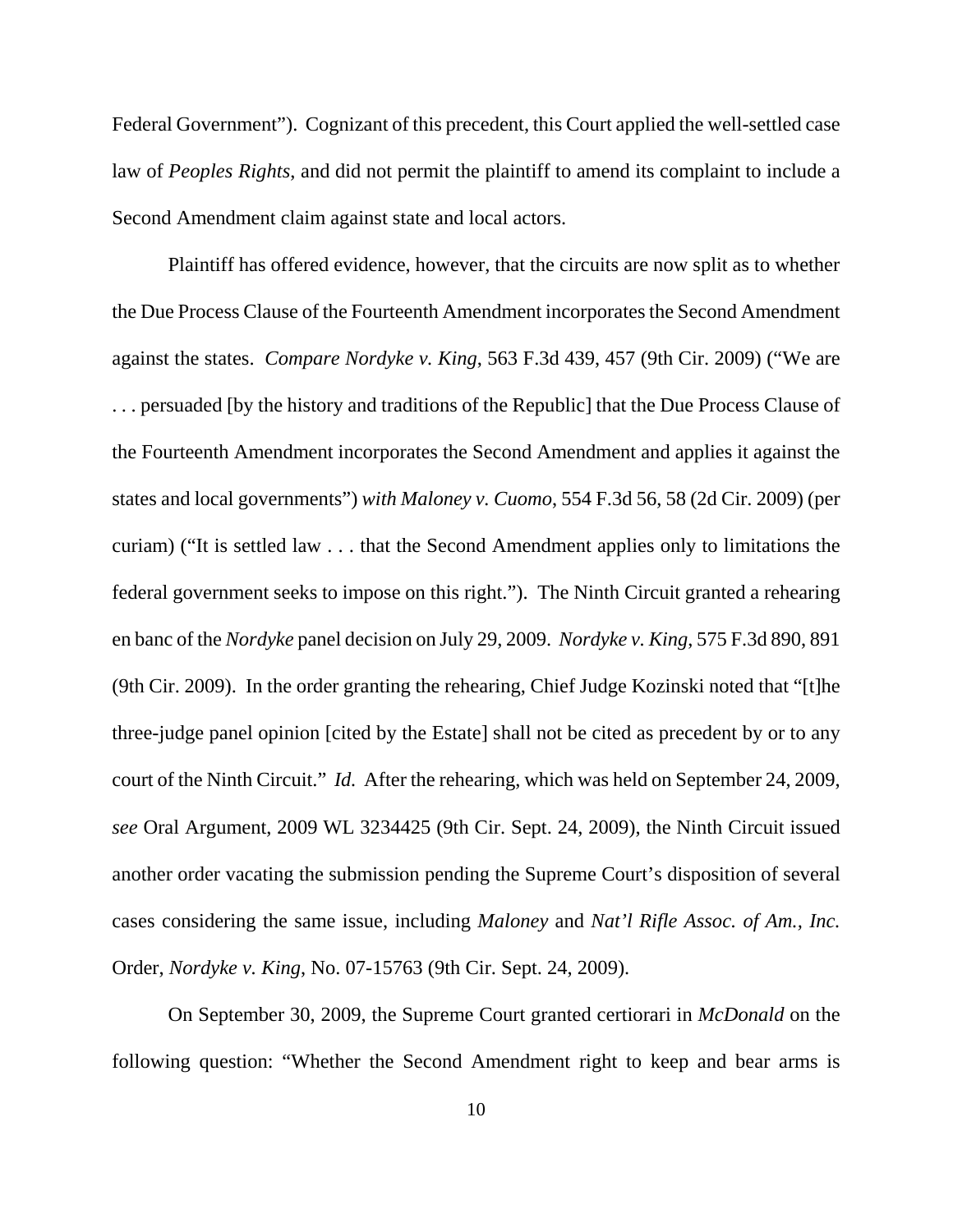incorporated as against the States by the Fourteenth Amendment's Privileges or Immunities or Due Process Clauses." *McDonald*, No. 08-1521, Cert. Granted Sept. 30, 2009, http://supremecourtus.gov/qp/08-01521qp.pdf. The fact that the Supreme Court has seen fit to grant certiorari on the precise question of law raised by the plaintiff demonstrates a substantial ground for difference of opinion on that question. The second factor is satisfied for this reason.

#### **C. Advancement of the Ultimate Termination of the Litigation**

Lastly, the Court must determine whether an immediate appeal from the order may materially advance the ultimate termination of the litigation. "When litigation will be conducted in substantially the same manner regardless of [the court's] decision, the appeal cannot be said to materially advance the ultimate termination of the litigation." *City of Memphis*, 293 F.3d at 351 (quoting *White v. Nix*, 43 F.3d 374, 378-79 (8th Cir. 1994)). Critically, § 1292(b) "was not intended to authorize interlocutory appeals in ordinary suits for personal injuries or wrongful death that can be tried and disposed of on their merits in a few days." *Cardwell*, 504 F.2d at 446.

This action is not in the class of "exceptional" cases for which § 1292(b) provides interlocutory relief. *See Cardwell*, 504 F.2d at 446 (quoting *Milbert*, 260 F.2d at 433). Plaintiff has raised a panoply of claims against the defendants, including claims under 42 U.S.C. §§ 1983 and 1988, that cover substantially the same territory as that covered by its proposed "gunowner rights" claim. Thus, litigation in the case would be conducted in